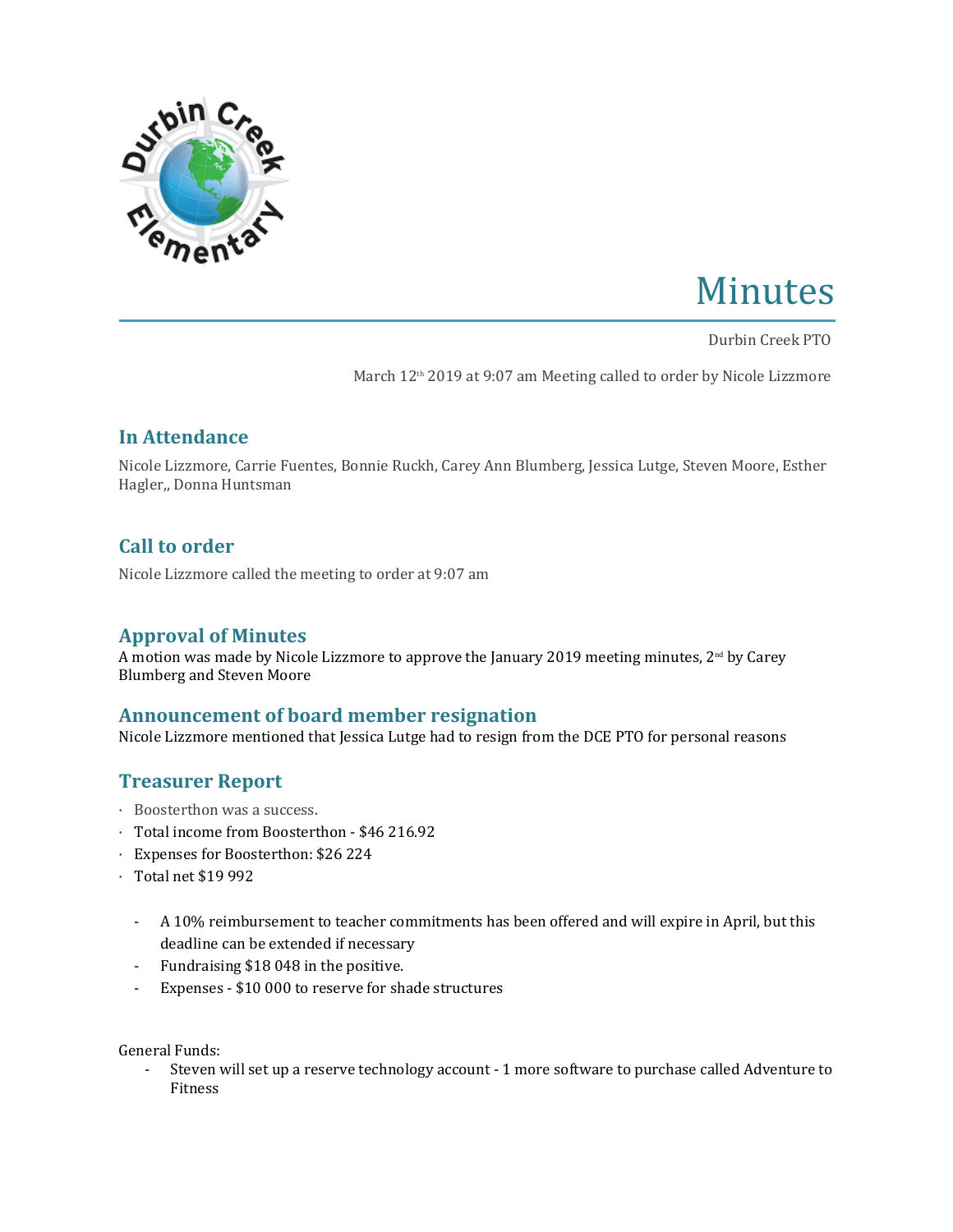- Mrs. Fuller would like to implement a "Principal line", which Mrs. Fuller has the digression to access and spend as needed.
- Appropriations \$4800
- Marketing \$1400
- PTO expense \$1858
- Volunteer gifts \$1500 Usually there is a volunteer breakfast and the Partners join
- \$28 000 positive for expenses current

#### **Book Fair**

- Donna Huntsman reports that total sales from the book fair raised so far: \$12500 in sales
- Grandparent luncheon was most successful event at \$3400.
- The book fair is running really well and doing better than the previous book fair in the Fall.
- It was helpful that the book fair has run longer than before and pegging it to the resource wheel was extra work but was worth it.
- Online book fair is still up and running and will run 5 days longer than the school book fair.
- Online sales have not yet been counted yet.
- If we choose Scolastic dollars, we get 70c to the dollar.
- E-wallet was a success and would like to use it again next time.

## **Principal Report**

- Mrs. Fuller would like to appreciate the teachers in other ways, like breakfasts and lunch. Maybe doing something nice for the teachers on long days, like report card days.
- Mrs. Fuller will purchase SMORE for 2019 /2020 school year for better communication between School, teachers and parents

## **Budget for Next School year**

- Budget for 2019/2020
- Steven would like a more detail to be involved in setting up the next budget.
- Each committee needs to submit their budget a by month. Income and expenses as a rough figure and the board will approve the budget.

#### **Nomination Committee**

- Nicole requested the topic of the bylaws be discussed in detail. Carrey Ann Blumberg offered to help with the nomination committee flyer for the nomination of the board for 2019/2020.
- Steven recommends that the flyer is sent out to all the PTO members by email and then to the full school. Extend the date and nomination to May.
- Nobody stepped forward to join the committee at the meeting and so the current board will move forward with flyer and email communication

**Committee report**

Spirit Sticks Sales